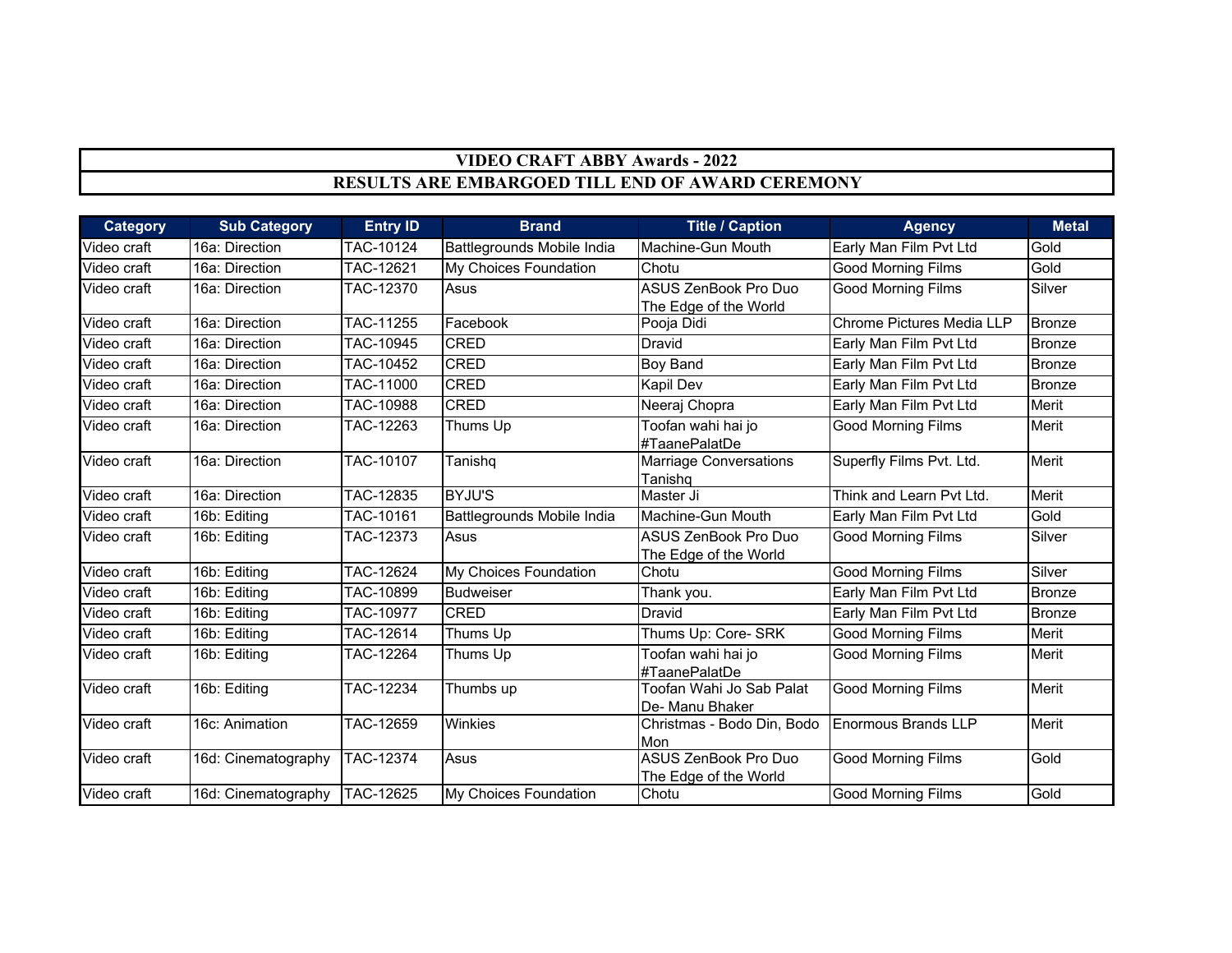## **VIDEO CRAFT ABBY Awards - 2022**

## **RESULTS ARE EMBARGOED TILL END OF AWARD CEREMONY**

| <b>Category</b> | <b>Sub Category</b>  | <b>Entry ID</b>  | <b>Brand</b>               | <b>Title / Caption</b>                               | <b>Agency</b>             | <b>Metal</b>  |
|-----------------|----------------------|------------------|----------------------------|------------------------------------------------------|---------------------------|---------------|
| Video craft     | 16d: Cinematography  | TAC-12397        | Nanhi Kali                 | Nanhi Kali: The Tale Of Two<br>Lajjos                | <b>Good Morning Films</b> | Silver        |
| Video craft     | 16d: Cinematography  | TAC-10900        | <b>Budweiser</b>           | Thank you.                                           | Early Man Film Pvt Ltd    | Bronze        |
| Video craft     | 16d: Cinematography  | TAC-12836        | <b>BYJU'S</b>              | Master Ji                                            | Think and Learn Pyt Ltd.  | Merit         |
| Video craft     | 16d: Cinematography  | TAC-12237        | Thums up                   | Toofan wahi jo sab Palat De -<br>Manu Bhaker         | <b>Good Morning Films</b> | Merit         |
| Video craft     | 16d: Cinematography  | TAC-12265        | Thums Up                   | Toofan wahi hai jo<br>#TaanePalatDe                  | <b>Good Morning Films</b> | Merit         |
| Video craft     | 16d: Cinematography  | TAC-12249        | Thums Up                   | Toofan Wahi Jo Sab Palat<br>De-Bajrang Punia         | <b>Good Morning Films</b> | Merit         |
| Video craft     | 16d: Cinematography  | TAC-12606        | Thums Up                   | Thums Up - Core - VD                                 | Good Morning Films        | Merit         |
| Video craft     | 16d: Cinematography  | TAC-12615        | Thums Up                   | Thums Up: Core- SRK                                  | Good Morning Films        | Merit         |
| Video craft     | 16e: Music           | TAC-10982        | <b>CRED</b>                | <b>Boy Band</b>                                      | Early Man Film Pvt Ltd    | Silver        |
| Video craft     | 16e: Music           | TAC-10975        | <b>CRED</b>                | <b>Kumar Sanu</b>                                    | Early Man Film Pvt Ltd    | <b>Bronze</b> |
| Video craft     | 16e: Music           | TAC-11827        | <b>GILLETTE INDIA</b>      | <b>GILLETTE SKINGUARD - I</b><br><b>FEAR SHAVING</b> | <b>GREY Group</b>         | <b>Bronze</b> |
| Video craft     | 16e: Music           | TAC-12238        | Thums up                   | Toofan wahi jo sab Palat De<br>Manu Bhaker           | <b>Good Morning Films</b> | Merit         |
| Video craft     | 16e: Music           | <b>TAC-12255</b> | <b>UNAIDS</b>              | The Mirror                                           | Good Morning Films        | Merit         |
| Video craft     | 16f: Special Effects | TAC-10916        | Disney+ Hotstar            | Superheroes                                          | Early Man Film Pvt Ltd    | <b>Bronze</b> |
| Video craft     | 16f: Special Effects | TAC-12482        | Unacademy                  | <b>Breaking Barriers</b>                             | <b>Hungry Films</b>       | <b>Bronze</b> |
| Video craft     | 16f: Special Effects | TAC-10589        | Netflix India              | Netflix PlayBack                                     | <b>Creative Land Asia</b> | Merit         |
| Video craft     | 16g: Sound Design    | <b>TAC-10125</b> | Battlegrounds Mobile India | Machine-Gun Mouth                                    | Early Man Film Pvt Ltd    | Gold          |
| Video craft     | 16g: Sound Design    | TAC-12627        | My Choices Foundation      | Chotu                                                | <b>Good Morning Films</b> | Gold          |
| Video craft     | 16g: Sound Design    | TAC-10918        | Disney+ Hotstar            | Superheroes                                          | Early Man Film Pvt Ltd    | Bronze        |
| Video craft     | 16g: Sound Design    | TAC-12376        | Asus                       | <b>ASUS ZenBook Pro Duo</b><br>The Edge of the World | <b>Good Morning Films</b> | Bronze        |
| Video craft     | 16g: Sound Design    | TAC-12267        | Thums Up                   | Toofan wahi hai jo<br>#TaanePalatDe                  | <b>Good Morning Films</b> | Merit         |
| Video craft     | 16h: Casting         | TAC-12628        | My Choices Foundation      | Chotu                                                | Good Morning Films        | Gold          |
| Video craft     | 16h: Casting         | TAC-10162        | Battlegrounds Mobile India | Machine-Gun Mouth                                    | Early Man Film Pvt Ltd    | Silver        |